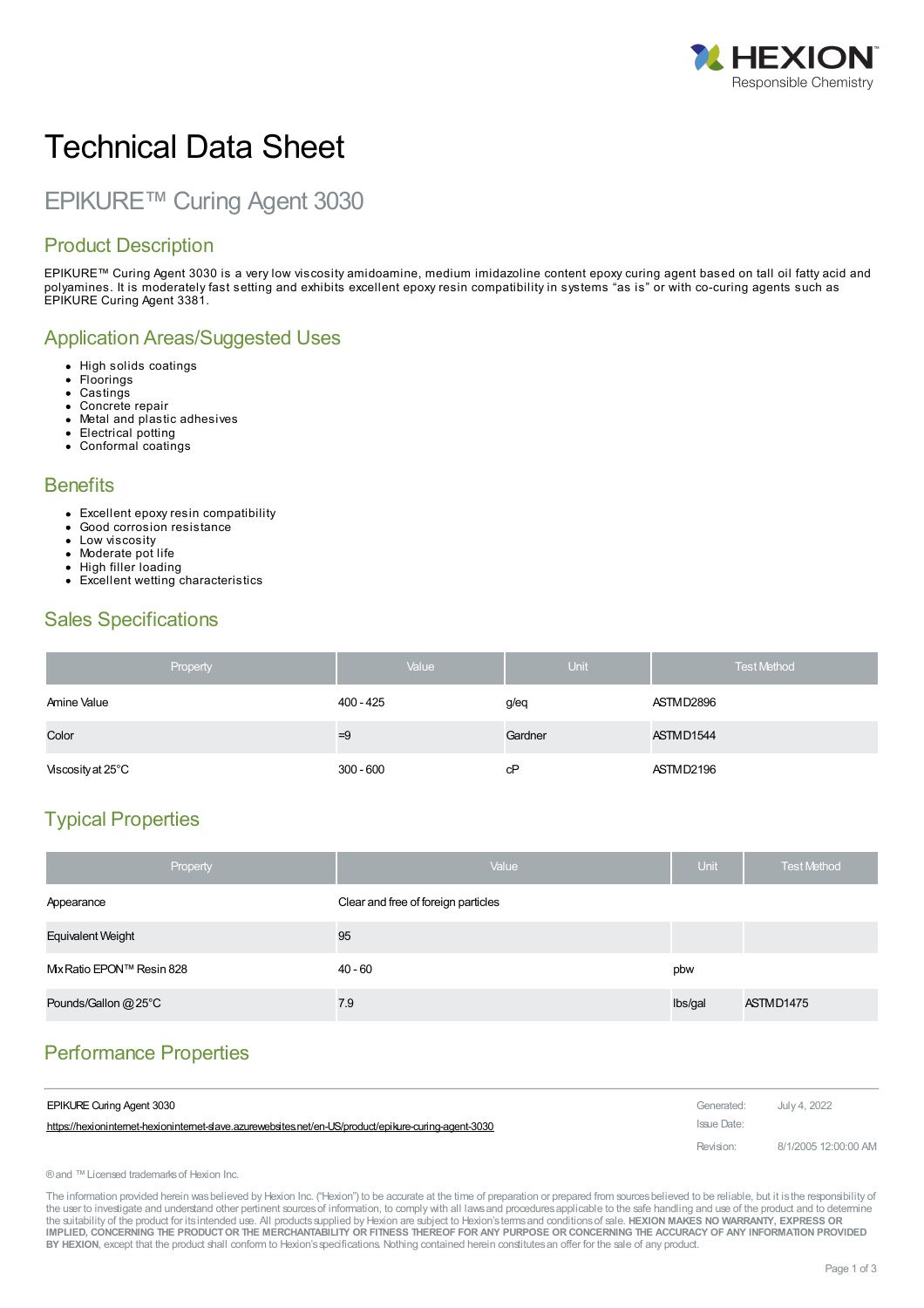#### Table 1 / Epoxy Systems Cured with EPIKURE™ Curing Agent 3030

|                           | Method | <b>Units</b> | $\Delta$ | $\overline{B}$ | $\subseteq$ | $\Box$ |
|---------------------------|--------|--------------|----------|----------------|-------------|--------|
| EPON™ Resin 828           |        | pbw          | 100      |                |             | 100    |
| EPON Resin 813            |        | pbw          |          | 100            | 100         |        |
| EPIKURE Curing Agent 3030 |        | pbw          | 50       | 50             | 40          | 60     |

| Handling Properties @ 25°C |         |       |     |       |       |
|----------------------------|---------|-------|-----|-------|-------|
| Initial viscosity          | сP      | 4,100 | 720 | 4.300 | 3,500 |
| Pot life, 100 gram mass    | minutes | 125   | 193 | 159   | 104   |

| Cured State Properties <sup>1</sup>       |           |              |        |       |        |        |
|-------------------------------------------|-----------|--------------|--------|-------|--------|--------|
| <b>HDT</b>                                | ASTM D648 | $^{\circ}$ C | 54     | 38    | 57     | 51     |
| Tensile strength                          | ASTM D638 | psi          | 7,667  | 4,165 | 8,421  | 6,607  |
| Tensile elongation at break               |           | %            | 5.5    | 11.3  | 4.5    | 8.7    |
| Flexural strength                         | ASTM D790 | psi          | 12,465 | 8,341 | 13,709 | 11,601 |
| Initial flexural modulus, 10 <sup>6</sup> |           | psi          | 0.36   | 0.25  | 0.39   | 0.34   |
| <b>Hardness</b>                           | Shore D   |              | 81     | 78    | 82     | 80     |

| Chemical Resistance <sup>2</sup> |      |      |         |      |      |
|----------------------------------|------|------|---------|------|------|
| Water                            | $\%$ | 0.19 | 0.27    | 0.16 | 0.20 |
| 5% acetic acid                   | %    | 0.74 | 1.48    | 0.40 | 1.53 |
| 5% sodium hydroxide              | $\%$ | 0.18 | 0.24    | 0.15 | 0.20 |
| 50% xylene / 50% isopropanol     | $\%$ | 2.55 | $-0.53$ | 1.24 | 5.30 |

 $1$  Determined on 1/8-inch thick test specimens cured 24 hrs at 25 °C followed by 2 hrs at 100 °C.

2 Percent weight gain after immersion for 24 hrs at 25 °C.

| EPIKURE Curing Agent 3030                                                                            | Generated:  | July 4, 2022         |
|------------------------------------------------------------------------------------------------------|-------------|----------------------|
| https://hexioninternet-hexioninternet-dave.azurewebsites.net/en-US/product/epikure-curing-agent-3030 | Issue Date: |                      |
|                                                                                                      | Revision:   | 8/1/2005 12:00:00 AM |

®and ™Licensed trademarksof Hexion Inc.

The information provided herein wasbelieved by Hexion Inc. ("Hexion") to be accurate at the time of preparation or prepared from sources believed to be reliable, but it is the responsibility of<br>the user to investigate and IMPLIED, CONCERNING THE PRODUCT OR THE MERCHANTABILITY OR FITNESS THEREOF FOR ANY PURPOSE OR CONCERNING THE ACCURACY OF ANY INFORMATION PROVIDED **BY HEXION**, except that the product shall conform to Hexion'sspecifications. Nothing contained herein constitutesan offer for the sale of any product.